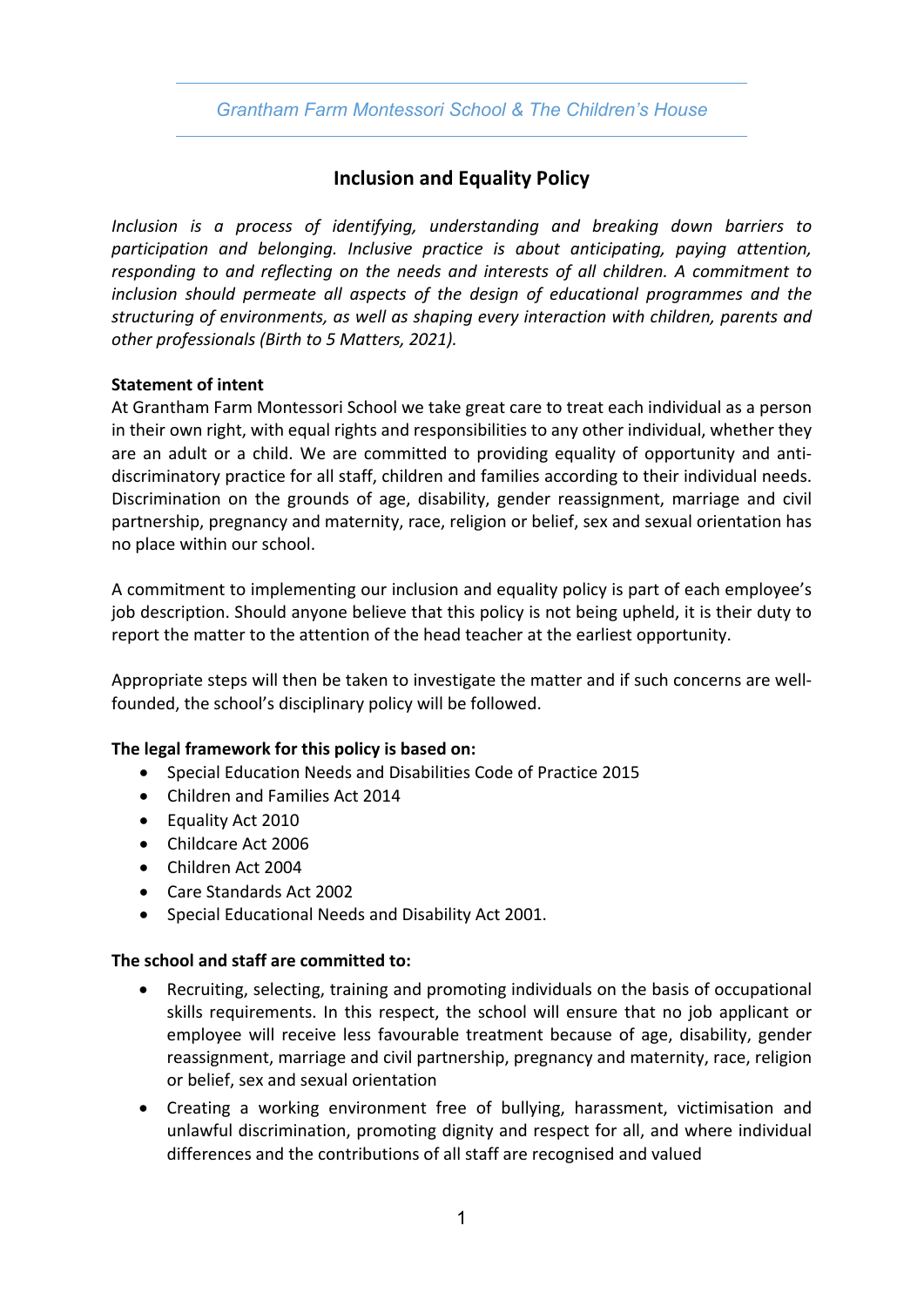- Providing a childcare place, wherever possible, for children who may have special educational needs and/or disabilities or are deemed disadvantaged according to their individual circumstances
- Making reasonable adjustments for children with special educational needs and disabilities
- Striving to promote equal access to services and projects by taking practical steps (wherever possible and reasonable), such as ensuring access to people with additional needs and by producing materials in relevant languages and media for all children and their families
- Providing a secure environment in which all our families are listened to, children can flourish and all contributions are valued
- Including and valuing the contribution of all families to our understanding of equality, inclusion and diversity
- Providing positive non-stereotypical information
- Continually improving our knowledge and understanding of issues of equality, inclusion and diversity and training all staff about their rights and responsibilities under the inclusion and equality policy.
- Regularly reviewing, monitoring and evaluating the effectiveness of inclusive practices to ensure they promote and value diversity and difference and that the policy is effective and practices are non-discriminatory
- Making inclusion a thread which runs through the entirety of the school, for example, by encouraging positive role models through the books, didactic materials, imaginary play and activities, promoting non-stereotypical images and language and challenging all discriminatory behaviour (see dealing with discriminatory behaviour policy).

### **Admissions/service provision**

The school is accessible to all children and families in the local community and further afield through a comprehensive and inclusive admissions policy.

The school will strive to ensure that all services and projects are accessible and relevant to all groups and individuals in the community within targeted age groups.

### **Recruitment**

Recruitment, promotion and other selection exercises such as redundancy selection will be conducted on the basis of merit, against objective criteria that avoids discrimination. Shortlisting will be done by more than one person, where possible.

All members of the selection group are committed to the inclusive practice set out in this policy and will have received appropriate training in this regard.

Application forms are sent out along with a copy of the equal opportunities monitoring form. Application forms do not include questions that potentially discriminate on the grounds specified in the statement of intent.

Vacancies are generally advertised to a diverse section of the labour market. Advertisements avoid stereotyping or using wording that may discourage particular groups from applying.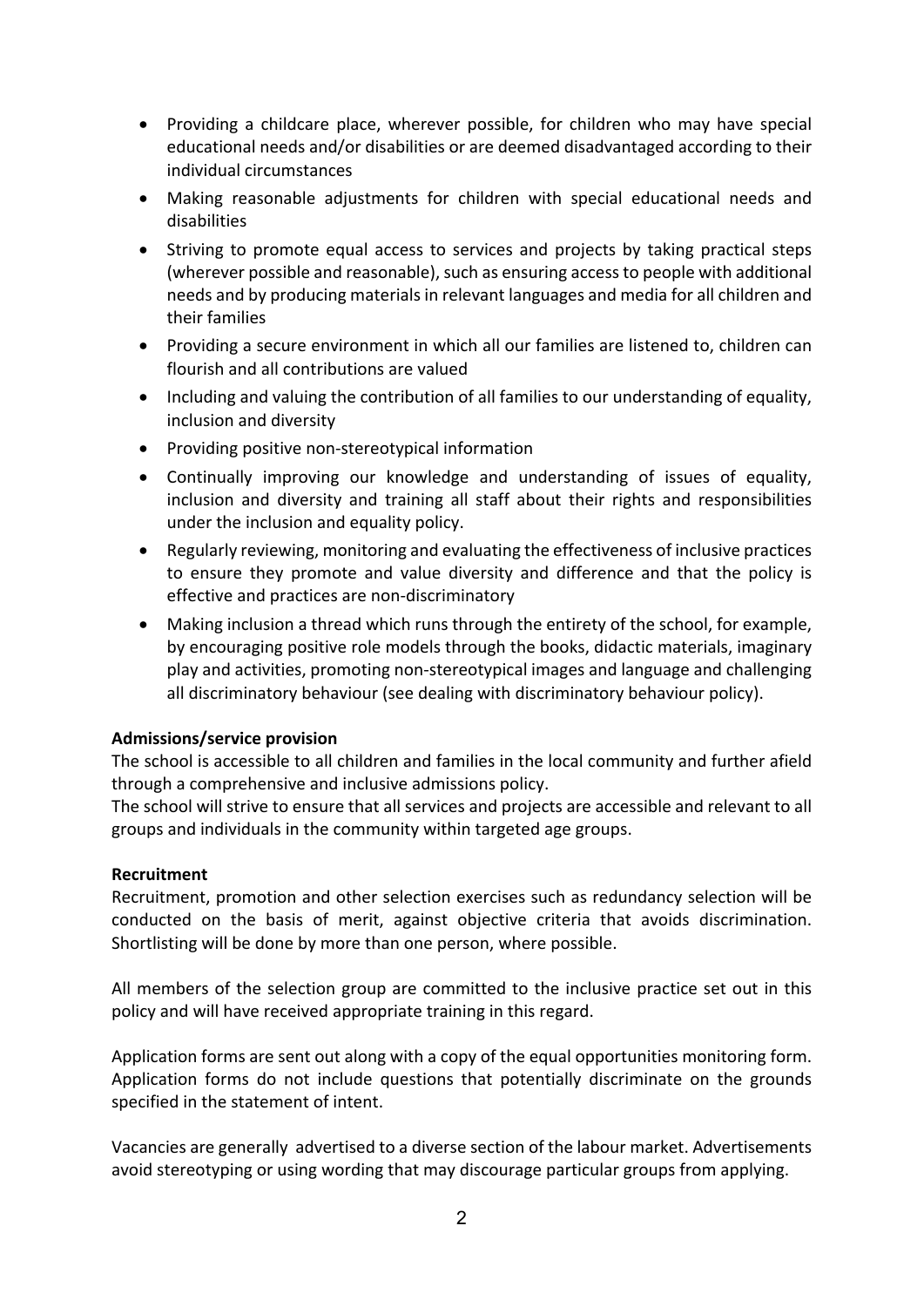## *Grantham Farm Montessori School & The Children's House*

At interview, no questions are posed which potentially discriminate on the grounds specified in the statement of intent. All candidates are asked the same questions and members of the selection group will not introduce nor use any personal knowledge of candidates acquired outside the selection process. Candidates are given the opportunity to receive feedback on the reasons why they were not successful.

We may ask questions (Under the Equality Act 2010) prior to offering someone employment in the following circumstances:

- To establish whether the applicant will be able to comply with a requirement to undergo an assessment (i.e. an interview or selection test)
- To establish whether the applicant will be able to carry out a function that is intrinsic to the work concerned
- To monitor diversity in the range of people applying for work
- To take positive action towards a particular group for example offering a guaranteed interview scheme
- You require someone with a particular disability because of an occupational requirement for the job.

The National College for Teaching and Leadership provides further guidance specific to working with children, which we follow:

*Providers have a responsibility to ensure that practitioners have the health and physical capacity to teach and will not put children and young people at risk of harm. The activities that a practitioner must be able to perform are set out in the Education (Health Standards England) Regulations 2003. Providers are responsible for ensuring that only practitioners who have the capacity to teach remain on the staff team.*

*People with disabilities or chronic illnesses may have the capacity to teach, just as those without disabilities or medical conditions may be unsuitable to teach. Further information on training to teach with a disability is available from the DfE website.*

*Successful applicants offered a position may be asked to complete a fitness questionnaire prior to commencing the programme. Providers should not ask allencompassing health questions, but should ensure that they only ask targeted and relevant health-related questions, which are necessary to ensure that a person is able to teach.*

### **Staff**

It is our policy not to discriminate in the treatment of individuals. All staff are expected to cooperate with the implementation, monitoring and improvement of this and other policies. They are expected to challenge language, actions, behaviours and attitudes which are oppressive or discriminatory on the grounds specified in this policy and recognise and celebrate other cultures and traditions. All staff are expected to participate in equality and inclusion training.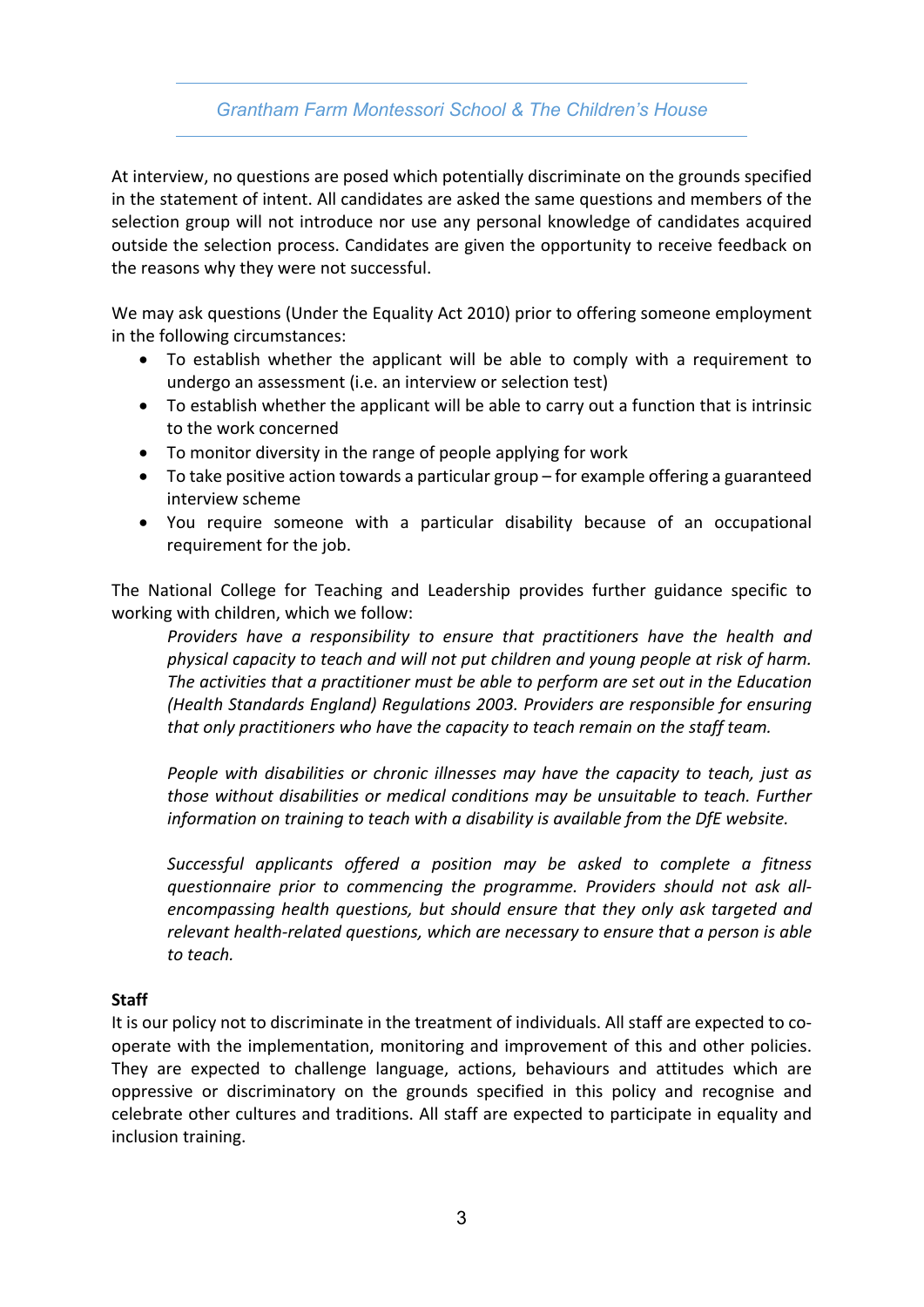Staff will follow the 'Dealing with Discriminatory Behaviour' policy where applicable to report any discriminatory behaviours observed.

## **Training**

The school recognises the importance of training as a key factor in the implementation of an effective inclusion and equality policy. All new staff receive induction training including specific reference to the inclusion and equality policy. The school strives towards the provision of inclusion, equality and diversity training for all staff on an annual basis.

### **Early learning framework**

We follow the Early Years Foundation Stage and KS1 curricula and ensure that all learning opportunities offered in the school encourage children to develop positive attitudes to people who are different from them. Our curriculum encourages children to empathise with others and to begin to develop the skills of critical thinking.

## **We do this by:**

- Identifying a key person and class teacher to each child or group who will ensure that each child's care is tailored to meet their individual needs and continuously observe, assess and plan for their learning and development
- Listening to children (verbally and non-verbally) and making children feel included, valued and good about themselves
- Ensuring that we know what each child knows and "can do" and have equal access to tailored learning and play opportunities
- Reflecting the widest possible range of communities in the choice of resources
- Avoiding stereotypical or derogatory images in the selection of materials
- Acknowledging and celebrating a wide range of religions, beliefs and festivals
- Creating an environment of mutual respect
- Supporting children to talk about their feelings and those of others, manage emotions and develop empathy
- Helping children to understand that discriminatory behaviour and remarks are unacceptable
- Knowing children well, being able to meet their needs and know when they require further support
- Ensuring that all early learning opportunities offered are inclusive of children with special educational needs and/or disabilities and children from disadvantaged backgrounds
- Ensuring that children whose first language is not English have full access to our early learning opportunities and are supported in their learning
- Working in partnership with all families to ensure they understand the policy and challenge any discriminatory comments made
- Ensuring the medical, cultural and dietary needs of all children are met and help
- children to learn about a range of food and cultural approaches to meal times and to respect the differences among them.